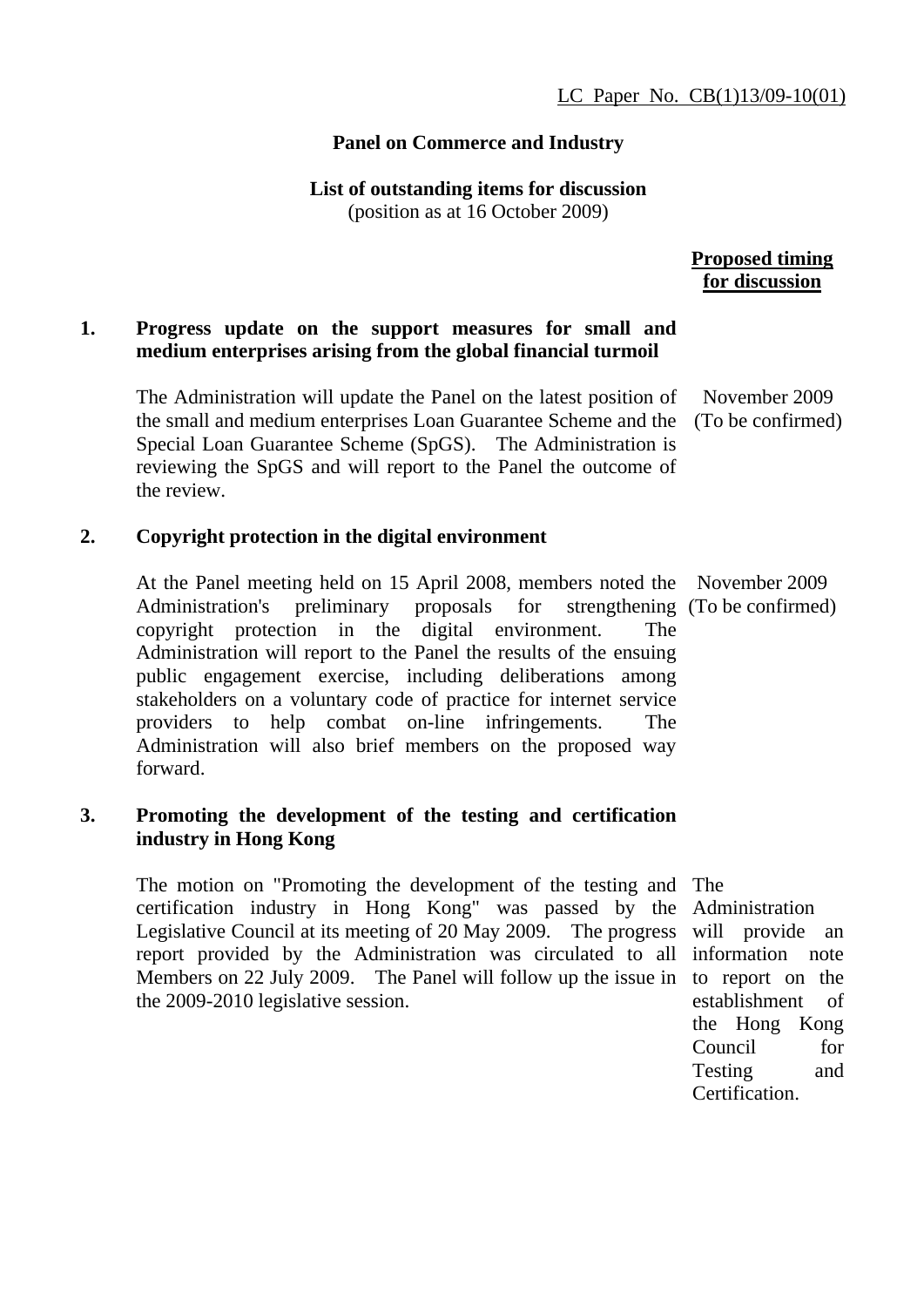#### **Proposed timing for discussion**

March 2010 (tentative)

#### **4. Review on industrial estates policy**

At the Panel meeting held on 6 July 2004, the Administration was requested to conduct a review on the policy and procedures concerning the admission of industries into the industrial estates and the measures to ensure a level playing field and equitable treatment for interested parties seeking entry into the industrial estates. Members requested the Administration to report the outcome of the review to the Panel in due course. The Administration advised in June 2008 that the Hong Kong Science and Technology Parks Corporation (HKSTPC), which managed the industrial estates, was progressing with a strategic study on the revitalization of the industrial estates. The study would review, amongst other things, the admission criteria to the industrial estates and the admission mechanism. The study would be completed in the fourth quarter of 2009. The Administration would revisit relevant issues and provide a comprehensive report to the Panel in early 2010 after HKSTPC's consultancy study had been completed.

#### **5. Reports on the work of the Hong Kong Economic and Trade Offices and Beijing Office**

The Heads of Economic and Trade Offices and the Beijing Office will brief the Panel on their work during the forthcoming annual meeting in Hong Kong. June 2010 (tentative)

# **6. Progress report on Hong Kong Special Administrative Region's participation in the World Exposition 2010 Shanghai China**

The Administration will update members on the progress and To be confirmed developments of Hong Kong Special Administrative Region's participation in the World Exposition 2010 Shanghai China.

#### **7. Progress of the World Trade Organization Doha Development Agenda Negotiations**

The Administration will update members on the latest state of play To be confirmed of the current round of multilateral trade negotiations under the World Trade Organization.